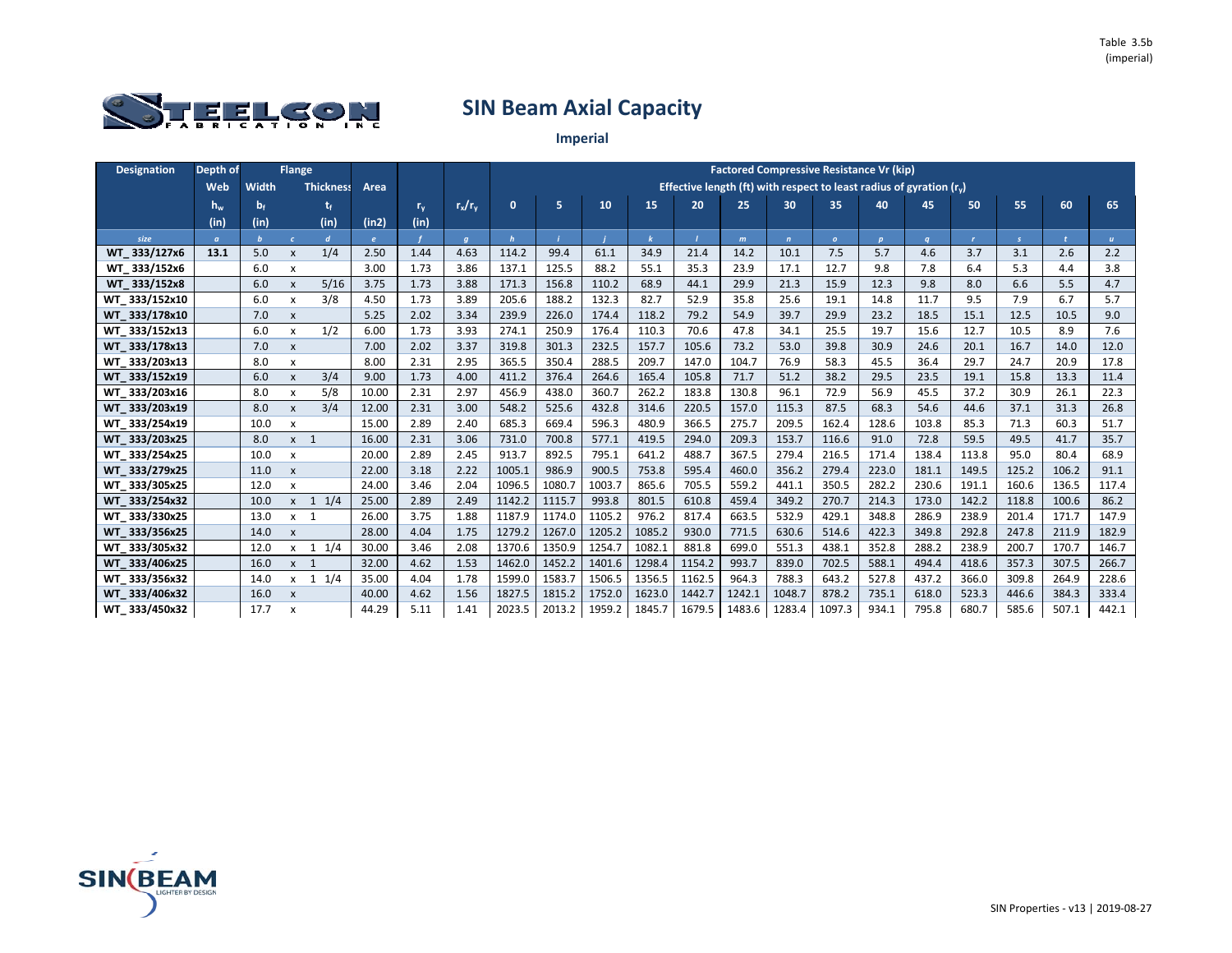

| <b>Designation</b> | Depth of |       | <b>Flange</b>             |                  |              |         |                |              |        |        |        |        |        |              | <b>Factored Compressive Resistance Vr (kip)</b>                       |              |          |              |       |       |              |
|--------------------|----------|-------|---------------------------|------------------|--------------|---------|----------------|--------------|--------|--------|--------|--------|--------|--------------|-----------------------------------------------------------------------|--------------|----------|--------------|-------|-------|--------------|
|                    | Web      | Width |                           | <b>Thickness</b> | Area         |         |                |              |        |        |        |        |        |              | Effective length (ft) with respect to least radius of gyration $(rv)$ |              |          |              |       |       |              |
|                    | $h_{w}$  | $b_f$ |                           |                  |              | $r_{v}$ | $r_x/r_v$      | $\mathbf{0}$ | 5      | 10     | 15     | 20     | 25     | 30           | 35                                                                    | 40           | 45       | 50           | 55    | 60    | 65           |
|                    | (in)     | (in)  |                           | (in)             | (in2)        | (in)    |                |              |        |        |        |        |        |              |                                                                       |              |          |              |       |       |              |
| size               | $\sigma$ |       | $\epsilon$                | $\mathbf{d}$     | $\mathbf{e}$ |         | $\overline{q}$ | h            |        |        |        |        | m      | $\mathbf{n}$ | $\overline{O}$                                                        | $\mathbf{p}$ | $\alpha$ | $\mathbf{r}$ | s.    |       | $\mathbf{u}$ |
| WT 440/127x6       | 17.3     | 5.0   | X                         | 1/4              | 2.50         | 1.44    | 6.09           | 114.2        | 99.4   | 61.1   | 34.9   | 21.4   | 14.2   | 10.1         | 7.5                                                                   | 5.7          | 4.6      | 3.7          | 3.1   | 2.6   | 2.2          |
| WT 440/152x6       |          | 6.0   | X                         |                  | 3.00         | 1.73    | 5.07           | 137.1        | 125.5  | 88.2   | 55.1   | 35.3   | 23.9   | 17.1         | 12.7                                                                  | 9.8          | 7.8      | 6.4          | 5.3   | 4.4   | 3.8          |
| WT 440/152x8       |          | 6.0   | X                         | 5/16             | 3.75         | 1.73    | 5.09           | 171.3        | 156.8  | 110.2  | 68.9   | 44.1   | 29.9   | 21.3         | 15.9                                                                  | 12.3         | 9.8      | 8.0          | 6.6   | 5.5   | 4.7          |
| WT 440/152x10      |          | 6.0   | X                         | 3/8              | 4.50         | 1.73    | 5.11           | 205.6        | 188.2  | 132.3  | 82.7   | 52.9   | 35.8   | 25.6         | 19.1                                                                  | 14.8         | 11.7     | 9.5          | 7.9   | 6.7   | 5.7          |
| WT 440/178x10      |          | 7.0   | $\pmb{\mathsf{x}}$        |                  | 5.25         | 2.02    | 4.38           | 239.9        | 226.0  | 174.4  | 118.2  | 79.2   | 54.9   | 39.7         | 29.9                                                                  | 23.2         | 18.5     | 15.1         | 12.5  | 10.5  | 9.0          |
| WT 440/152x13      |          | 6.0   | x                         | 1/2              | 6.00         | 1.73    | 5.15           | 274.1        | 250.9  | 176.4  | 110.3  | 70.6   | 47.8   | 34.1         | 25.5                                                                  | 19.7         | 15.6     | 12.7         | 10.5  | 8.9   | 7.6          |
| WT 440/178x13      |          | 7.0   | $\pmb{\mathsf{x}}$        |                  | 7.00         | 2.02    | 4.41           | 319.8        | 301.3  | 232.5  | 157.7  | 105.6  | 73.2   | 53.0         | 39.8                                                                  | 30.9         | 24.6     | 20.1         | 16.7  | 14.0  | 12.0         |
| WT 440/203x13      |          | 8.0   | X                         |                  | 8.00         | 2.31    | 3.86           | 365.5        | 350.4  | 288.5  | 209.7  | 147.0  | 104.7  | 76.9         | 58.3                                                                  | 45.5         | 36.4     | 29.7         | 24.7  | 20.9  | 17.8         |
| WT 440/152x19      |          | 6.0   | X                         | 3/4              | 9.00         | 1.73    | 5.22           | 411.2        | 376.4  | 264.6  | 165.4  | 105.8  | 71.7   | 51.2         | 38.2                                                                  | 29.5         | 23.5     | 19.1         | 15.8  | 13.3  | 11.4         |
| WT 440/203x16      |          | 8.0   | x                         | 5/8              | 10.00        | 2.31    | 3.89           | 456.9        | 438.0  | 360.7  | 262.2  | 183.8  | 130.8  | 96.1         | 72.9                                                                  | 56.9         | 45.5     | 37.2         | 30.9  | 26.1  | 22.3         |
| WT 440/203x19      |          | 8.0   | X                         | 3/4              | 12.00        | 2.31    | 3.91           | 548.2        | 525.6  | 432.8  | 314.6  | 220.5  | 157.0  | 115.3        | 87.5                                                                  | 68.3         | 54.6     | 44.6         | 37.1  | 31.3  | 26.8         |
| WT 440/254x19      |          | 10.0  | x                         |                  | 15.00        | 2.89    | 3.13           | 685.3        | 669.4  | 596.3  | 480.9  | 366.5  | 275.7  | 209.5        | 162.4                                                                 | 128.6        | 103.8    | 85.3         | 71.3  | 60.3  | 51.7         |
| WT 440/203x25      |          | 8.0   | $x \quad 1$               |                  | 16.00        | 2.31    | 3.97           | 731.0        | 700.8  | 577.1  | 419.5  | 294.0  | 209.3  | 153.7        | 116.6                                                                 | 91.0         | 72.8     | 59.5         | 49.5  | 41.7  | 35.7         |
| WT 440/254x25      |          | 10.0  | X                         |                  | 20.00        | 2.89    | 3.18           | 913.7        | 892.5  | 795.1  | 641.2  | 488.7  | 367.5  | 279.4        | 216.5                                                                 | 171.4        | 138.4    | 113.8        | 95.0  | 80.4  | 68.9         |
| WT 440/279x25      |          | 11.0  | X                         |                  | 22.00        | 3.18    | 2.89           | 1005.1       | 986.9  | 900.5  | 753.8  | 595.4  | 460.0  | 356.2        | 279.4                                                                 | 223.0        | 181.1    | 149.5        | 125.2 | 106.2 | 91.1         |
| WT 440/305x25      |          | 12.0  | x                         |                  | 24.00        | 3.46    | 2.65           | 1096.5       | 1080.7 | 1003.7 | 865.6  | 705.5  | 559.2  | 441.1        | 350.5                                                                 | 282.2        | 230.6    | 191.1        | 160.6 | 136.5 | 117.4        |
| WT 440/254x32      |          | 10.0  | $x \quad 1$               | 1/4              | 25.00        | 2.89    | 3.22           | 1142.2       | 1115.7 | 993.8  | 801.5  | 610.8  | 459.4  | 349.2        | 270.7                                                                 | 214.3        | 173.0    | 142.2        | 118.8 | 100.6 | 86.2         |
| WT 440/330x25      |          | 13.0  | $x \quad 1$               |                  | 26.00        | 3.75    | 2.44           | 1187.9       | 1174.0 | 1105.2 | 976.2  | 817.4  | 663.5  | 532.9        | 429.1                                                                 | 348.8        | 286.9    | 238.9        | 201.4 | 171.7 | 147.9        |
| WT 440/356x25      |          | 14.0  | X                         |                  | 28.00        | 4.04    | 2.27           | 1279.2       | 1267.0 | 1205.2 | 1085.2 | 930.0  | 771.5  | 630.6        | 514.6                                                                 | 422.3        | 349.8    | 292.8        | 247.8 | 211.9 | 182.9        |
| WT_440/305x32      |          | 12.0  | $\mathsf{x}$              | $1 \t1/4$        | 30.00        | 3.46    | 2.68           | 1370.6       | 1350.9 | 1254.7 | 1082.1 | 881.8  | 699.0  | 551.3        | 438.1                                                                 | 352.8        | 288.2    | 238.9        | 200.7 | 170.7 | 146.7        |
| WT 440/406x25      |          | 16.0  | $x \quad 1$               |                  | 32.00        | 4.62    | 1.98           | 1462.0       | 1452.2 | 1401.6 | 1298.4 | 1154.2 | 993.7  | 839.0        | 702.5                                                                 | 588.1        | 494.4    | 418.6        | 357.3 | 307.5 | 266.7        |
| WT 440/356x32      |          | 14.0  | $\mathsf{x}$              | 1/4<br>1         | 35.00        | 4.04    | 2.30           | 1599.0       | 1583.7 | 1506.5 | 1356.5 | 1162.5 | 964.3  | 788.3        | 643.2                                                                 | 527.8        | 437.2    | 366.0        | 309.8 | 264.9 | 228.6        |
| WT 440/406x32      |          | 16.0  | $\mathsf{x}$              |                  | 40.00        | 4.62    | 2.01           | 1827.5       | 1815.2 | 1752.0 | 1623.0 | 1442.7 | 1242.1 | 1048.7       | 878.2                                                                 | 735.1        | 618.0    | 523.3        | 446.6 | 384.3 | 333.4        |
| WT 440/450x32      |          | 17.7  | $\boldsymbol{\mathsf{x}}$ |                  | 44.29        | 5.11    | 1.82           | 2023.5       | 2013.2 | 1959.2 | 1845.7 | 1679.5 | 1483.6 | 1283.4       | 1097.3                                                                | 934.1        | 795.8    | 680.7        | 585.6 | 507.1 | 442.1        |

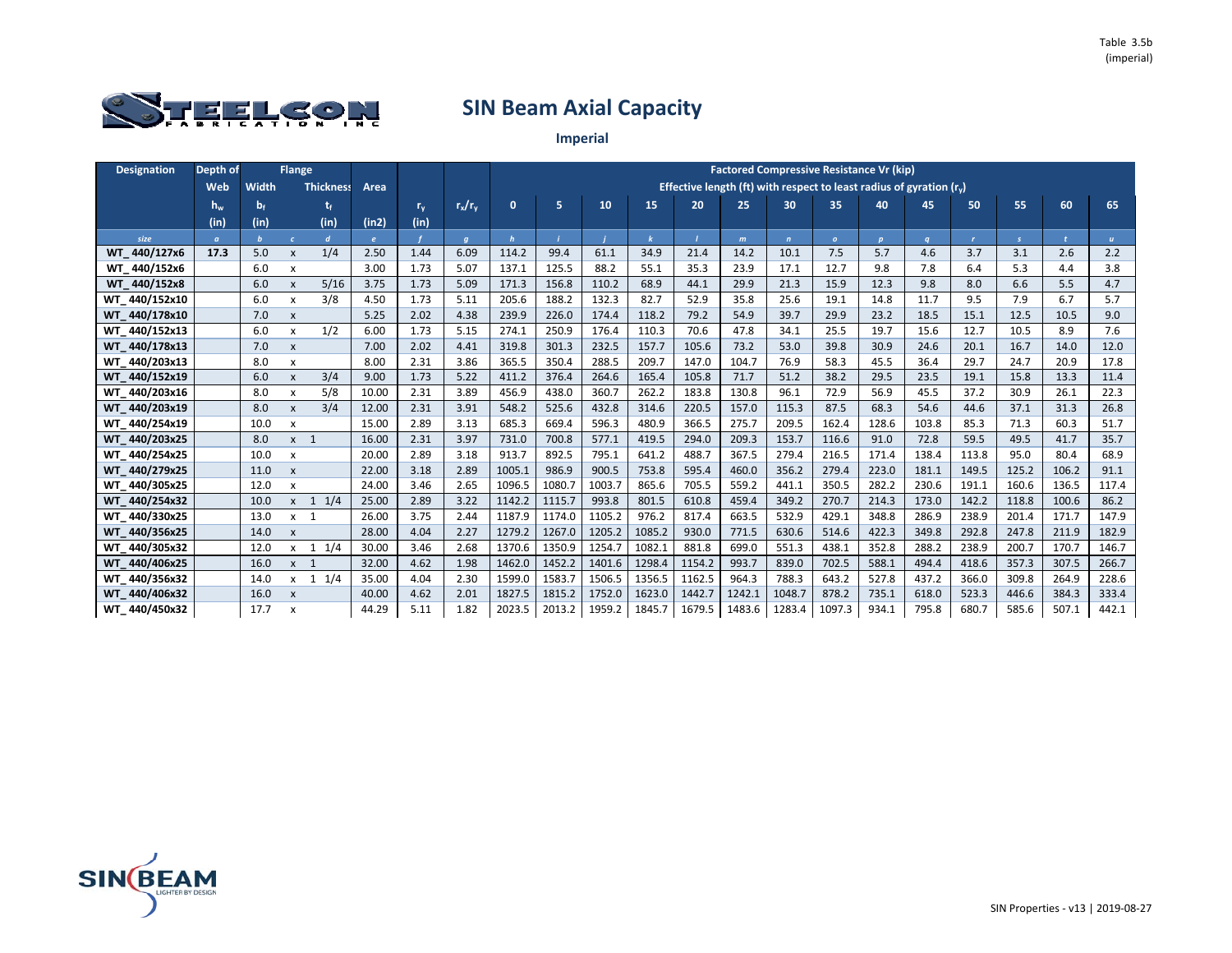

| <b>Designation</b>      | Depth of          |       | <b>Flange</b>             |                  |              |         |                |              |        |        |        |        |              |              | <b>Factored Compressive Resistance Vr (kip)</b>                            |              |       |              |               |       |              |
|-------------------------|-------------------|-------|---------------------------|------------------|--------------|---------|----------------|--------------|--------|--------|--------|--------|--------------|--------------|----------------------------------------------------------------------------|--------------|-------|--------------|---------------|-------|--------------|
|                         | Web               | Width |                           | <b>Thickness</b> | Area         |         |                |              |        |        |        |        |              |              | Effective length (ft) with respect to least radius of gyration $(r_{\nu})$ |              |       |              |               |       |              |
|                         | $\P$ $\mathbf{w}$ | $b_f$ |                           |                  |              | $r_{v}$ | $r_x/r_v$      | $\mathbf{0}$ | 5      | 10     | 15     | 20     | 25           | 30           | 35                                                                         | 40           | 45    | 50           | 55            | 60    | 65           |
|                         | (in)              | (in)  |                           | (in)             | (in2)        | (in)    |                |              |        |        |        |        |              |              |                                                                            |              |       |              |               |       |              |
| size                    | $\sigma$          |       | $\epsilon$                | $\mathbf{d}$     | $\mathbf{e}$ |         | $\overline{q}$ | $\mathbf h$  |        |        |        |        | $\mathbf{m}$ | $\mathbf{r}$ | $\mathbf{o}$                                                               | $\mathbf{p}$ |       | $\mathbf{r}$ | $\mathcal{S}$ |       | $\mathbf{u}$ |
| WT 500/127x6            | 19.7              | 5.0   | X                         | 1/4              | 2.50         | 1.44    | 6.91           | 114.2        | 99.4   | 61.1   | 34.9   | 21.4   | 14.2         | 10.1         | 7.5                                                                        | 5.7          | 4.6   | 3.7          | 3.1           | 2.6   | 2.2          |
| WT 500/152x6            |                   | 6.0   | X                         |                  | 3.00         | 1.73    | 5.75           | 137.1        | 125.5  | 88.2   | 55.1   | 35.3   | 23.9         | 17.1         | 12.7                                                                       | 9.8          | 7.8   | 6.4          | 5.3           | 4.4   | 3.8          |
| WT 500/152x8            |                   | 6.0   | X                         | 5/16             | 3.75         | 1.73    | 5.77           | 171.3        | 156.8  | 110.2  | 68.9   | 44.1   | 29.9         | 21.3         | 15.9                                                                       | 12.3         | 9.8   | 8.0          | 6.6           | 5.5   | 4.7          |
| WT 500/152x10           |                   | 6.0   | X                         | 3/8              | 4.50         | 1.73    | 5.79           | 205.6        | 188.2  | 132.3  | 82.7   | 52.9   | 35.8         | 25.6         | 19.1                                                                       | 14.8         | 11.7  | 9.5          | 7.9           | 6.7   | 5.7          |
| WT 500/178x10           |                   | 7.0   | X                         |                  | 5.25         | 2.02    | 4.96           | 239.9        | 226.0  | 174.4  | 118.2  | 79.2   | 54.9         | 39.7         | 29.9                                                                       | 23.2         | 18.5  | 15.1         | 12.5          | 10.5  | 9.0          |
| WT 500/152x13           |                   | 6.0   | X                         | 1/2              | 6.00         | 1.73    | 5.83           | 274.1        | 250.9  | 176.4  | 110.3  | 70.6   | 47.8         | 34.1         | 25.5                                                                       | 19.7         | 15.6  | 12.7         | 10.5          | 8.9   | 7.6          |
| WT 500/178x13           |                   | 7.0   | X                         |                  | 7.00         | 2.02    | 5.00           | 319.8        | 301.3  | 232.5  | 157.7  | 105.6  | 73.2         | 53.0         | 39.8                                                                       | 30.9         | 24.6  | 20.1         | 16.7          | 14.0  | 12.0         |
| WT 500/203x13           |                   | 8.0   | x                         |                  | 8.00         | 2.31    | 4.37           | 365.5        | 350.4  | 288.5  | 209.7  | 147.0  | 104.7        | 76.9         | 58.3                                                                       | 45.5         | 36.4  | 29.7         | 24.7          | 20.9  | 17.8         |
| WT 500/152x19           |                   | 6.0   | X                         | 3/4              | 9.00         | 1.73    | 5.90           | 411.2        | 376.4  | 264.6  | 165.4  | 105.8  | 71.7         | 51.2         | 38.2                                                                       | 29.5         | 23.5  | 19.1         | 15.8          | 13.3  | 11.4         |
| WT 500/203x16           |                   | 8.0   | x                         | 5/8              | 10.00        | 2.31    | 4.40           | 456.9        | 438.0  | 360.7  | 262.2  | 183.8  | 130.8        | 96.1         | 72.9                                                                       | 56.9         | 45.5  | 37.2         | 30.9          | 26.1  | 22.3         |
| WT 500/203x19           |                   | 8.0   | X                         | 3/4              | 12.00        | 2.31    | 4.43           | 548.2        | 525.6  | 432.8  | 314.6  | 220.5  | 157.0        | 115.3        | 87.5                                                                       | 68.3         | 54.6  | 44.6         | 37.1          | 31.3  | 26.8         |
| WT 500/254x19           |                   | 10.0  | x                         |                  | 15.00        | 2.89    | 3.54           | 685.3        | 669.4  | 596.3  | 480.9  | 366.5  | 275.7        | 209.5        | 162.4                                                                      | 128.6        | 103.8 | 85.3         | 71.3          | 60.3  | 51.7         |
| WT 500/203x25           |                   | 8.0   | $x \quad 1$               |                  | 16.00        | 2.31    | 4.48           | 731.0        | 700.8  | 577.1  | 419.5  | 294.0  | 209.3        | 153.7        | 116.6                                                                      | 91.0         | 72.8  | 59.5         | 49.5          | 41.7  | 35.7         |
| WT 500/254x25           |                   | 10.0  | x                         |                  | 20.00        | 2.89    | 3.58           | 913.7        | 892.5  | 795.1  | 641.2  | 488.7  | 367.5        | 279.4        | 216.5                                                                      | 171.4        | 138.4 | 113.8        | 95.0          | 80.4  | 68.9         |
| WT 500/279x25           |                   | 11.0  | X                         |                  | 22.00        | 3.18    | 3.26           | 1005.1       | 986.9  | 900.5  | 753.8  | 595.4  | 460.0        | 356.2        | 279.4                                                                      | 223.0        | 181.1 | 149.5        | 125.2         | 106.2 | 91.1         |
| WT 500/305x25           |                   | 12.0  | X                         |                  | 24.00        | 3.46    | 2.99           | 1096.5       | 1080.7 | 1003.7 | 865.6  | 705.5  | 559.2        | 441.1        | 350.5                                                                      | 282.2        | 230.6 | 191.1        | 160.6         | 136.5 | 117.4        |
| WT 500/254x32           |                   | 10.0  | $\mathsf{x}$              | 1/4<br>1         | 25.00        | 2.89    | 3.63           | 1142.2       | 1115.7 | 993.8  | 801.5  | 610.8  | 459.4        | 349.2        | 270.7                                                                      | 214.3        | 173.0 | 142.2        | 118.8         | 100.6 | 86.2         |
| WT 500/330x25           |                   | 13.0  | $x \quad 1$               |                  | 26.00        | 3.75    | 2.76           | 1187.9       | 1174.0 | 1105.2 | 976.2  | 817.4  | 663.5        | 532.9        | 429.1                                                                      | 348.8        | 286.9 | 238.9        | 201.4         | 171.7 | 147.9        |
| 500/356x25<br><b>WT</b> |                   | 14.0  | X                         |                  | 28.00        | 4.04    | 2.56           | 1279.2       | 1267.0 | 1205.2 | 1085.2 | 930.0  | 771.5        | 630.6        | 514.6                                                                      | 422.3        | 349.8 | 292.8        | 247.8         | 211.9 | 182.9        |
| WT 500/305x32           |                   | 12.0  | $\mathsf{x}$              | $1 \t1/4$        | 30.00        | 3.46    | 3.02           | 1370.6       | 1350.9 | 1254.7 | 1082.1 | 881.8  | 699.0        | 551.3        | 438.1                                                                      | 352.8        | 288.2 | 238.9        | 200.7         | 170.7 | 146.7        |
| WT 500/406x25           |                   | 16.0  | $x \neq 1$                |                  | 32.00        | 4.62    | 2.24           | 1462.0       | 1452.2 | 1401.6 | 1298.4 | 1154.2 | 993.7        | 839.0        | 702.5                                                                      | 588.1        | 494.4 | 418.6        | 357.3         | 307.5 | 266.7        |
| WT 500/356x32           |                   | 14.0  | $\mathsf{x}$              | 1/4<br>1         | 35.00        | 4.04    | 2.59           | 1599.0       | 1583.7 | 1506.5 | 1356.5 | 1162.5 | 964.3        | 788.3        | 643.2                                                                      | 527.8        | 437.2 | 366.0        | 309.8         | 264.9 | 228.6        |
| WT 500/406x32           |                   | 16.0  | $\pmb{\mathsf{x}}$        |                  | 40.00        | 4.62    | 2.27           | 1827.5       | 1815.2 | 1752.0 | 1623.0 | 1442.7 | 1242.1       | 1048.7       | 878.2                                                                      | 735.1        | 618.0 | 523.3        | 446.6         | 384.3 | 333.4        |
| WT 500/450x32           |                   | 17.7  | $\boldsymbol{\mathsf{x}}$ |                  | 44.29        | 5.11    | 2.05           | 2023.5       | 2013.2 | 1959.2 | 1845.7 | 1679.5 | 1483.6       | 1283.4       | 1097.3                                                                     | 934.1        | 795.8 | 680.7        | 585.6         | 507.1 | 442.1        |

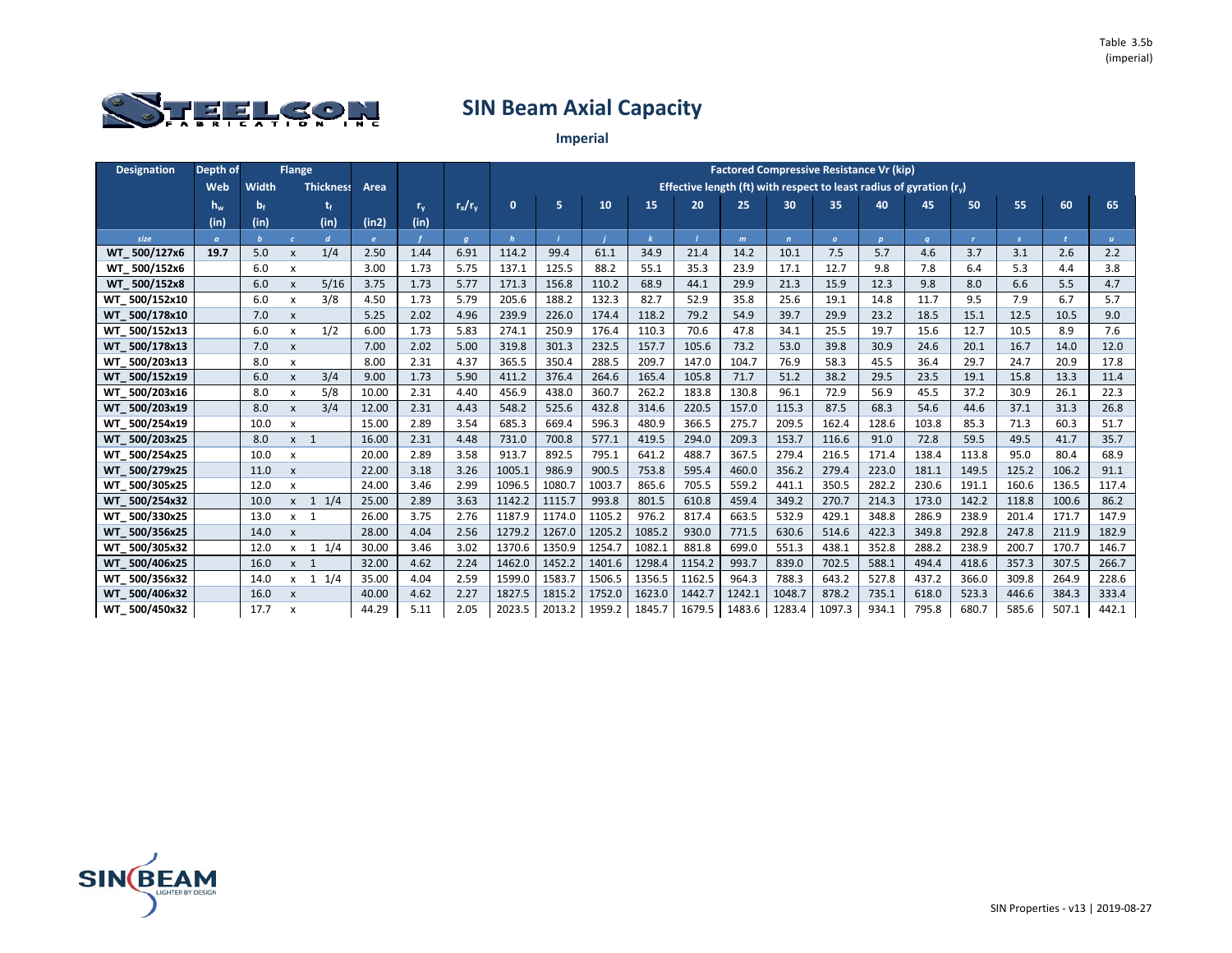

| <b>Designation</b>      | Depth of |       | <b>Flange</b>             |                  |            |         |                |              |        |        |        |        |        | <b>Factored Compressive Resistance Vr (kip)</b>                       |                |              |          |              |               |       |              |
|-------------------------|----------|-------|---------------------------|------------------|------------|---------|----------------|--------------|--------|--------|--------|--------|--------|-----------------------------------------------------------------------|----------------|--------------|----------|--------------|---------------|-------|--------------|
|                         | Web      | Width |                           | <b>Thickness</b> | Area       |         |                |              |        |        |        |        |        | Effective length (ft) with respect to least radius of gyration $(rv)$ |                |              |          |              |               |       |              |
|                         | $h_{w}$  | $b_f$ |                           | t,               |            | $r_{v}$ | $r_x/r_v$      | $\mathbf{0}$ | 5      | 10     | 15     | 20     | 25     | 30                                                                    | 35             | 40           | 45       | 50           | 55            | 60    | 65           |
|                         | (in)     | (in)  |                           | (in)             | (in2)      | (in)    |                |              |        |        |        |        |        |                                                                       |                |              |          |              |               |       |              |
| size                    | $\sigma$ |       | $\epsilon$                | $\mathbf{d}$     | $\epsilon$ |         | $\overline{q}$ | h            |        |        |        |        | m      | $\mathbf{n}$                                                          | $\overline{0}$ | $\mathbf{p}$ | $\alpha$ | $\mathbf{r}$ | $\mathcal{S}$ |       | $\mathbf{u}$ |
| WT 610/127x6            | 24.0     | 5.0   | X                         | 1/4              | 2.50       | 1.44    | 8.40           | 114.2        | 99.4   | 61.1   | 34.9   | 21.4   | 14.2   | 10.1                                                                  | 7.5            | 5.7          | 4.6      | 3.7          | 3.1           | 2.6   | 2.2          |
| WT_610/152x6            |          | 6.0   | $\boldsymbol{\mathsf{x}}$ |                  | 3.00       | 1.73    | 7.00           | 137.1        | 125.5  | 88.2   | 55.1   | 35.3   | 23.9   | 17.1                                                                  | 12.7           | 9.8          | 7.8      | 6.4          | 5.3           | 4.4   | 3.8          |
| 610/152x8<br><b>WT</b>  |          | 6.0   | X                         | 5/16             | 3.75       | 1.73    | 7.02           | 171.3        | 156.8  | 110.2  | 68.9   | 44.1   | 29.9   | 21.3                                                                  | 15.9           | 12.3         | 9.8      | 8.0          | 6.6           | 5.5   | 4.7          |
| WT 610/152x10           |          | 6.0   | $\mathsf{x}$              | 3/8              | 4.50       | 1.73    | 7.04           | 205.6        | 188.2  | 132.3  | 82.7   | 52.9   | 35.8   | 25.6                                                                  | 19.1           | 14.8         | 11.7     | 9.5          | 7.9           | 6.7   | 5.7          |
| WT 610/178x10           |          | 7.0   | $\pmb{\mathsf{x}}$        |                  | 5.25       | 2.02    | 6.03           | 239.9        | 226.0  | 174.4  | 118.2  | 79.2   | 54.9   | 39.7                                                                  | 29.9           | 23.2         | 18.5     | 15.1         | 12.5          | 10.5  | 9.0          |
| WT 610/152x13           |          | 6.0   | x                         | 1/2              | 6.00       | 1.73    | 7.07           | 274.1        | 250.9  | 176.4  | 110.3  | 70.6   | 47.8   | 34.1                                                                  | 25.5           | 19.7         | 15.6     | 12.7         | 10.5          | 8.9   | 7.6          |
| WT 610/178x13           |          | 7.0   | $\pmb{\mathsf{x}}$        |                  | 7.00       | 2.02    | 6.06           | 319.8        | 301.3  | 232.5  | 157.7  | 105.6  | 73.2   | 53.0                                                                  | 39.8           | 30.9         | 24.6     | 20.1         | 16.7          | 14.0  | 12.0         |
| WT 610/203x13           |          | 8.0   | X                         |                  | 8.00       | 2.31    | 5.30           | 365.5        | 350.4  | 288.5  | 209.7  | 147.0  | 104.7  | 76.9                                                                  | 58.3           | 45.5         | 36.4     | 29.7         | 24.7          | 20.9  | 17.8         |
| WT 610/152x19           |          | 6.0   | X                         | 3/4              | 9.00       | 1.73    | 7.15           | 411.2        | 376.4  | 264.6  | 165.4  | 105.8  | 71.7   | 51.2                                                                  | 38.2           | 29.5         | 23.5     | 19.1         | 15.8          | 13.3  | 11.4         |
| WT 610/203x16           |          | 8.0   | x                         | 5/8              | 10.00      | 2.31    | 5.33           | 456.9        | 438.0  | 360.7  | 262.2  | 183.8  | 130.8  | 96.1                                                                  | 72.9           | 56.9         | 45.5     | 37.2         | 30.9          | 26.1  | 22.3         |
| WT 610/203x19           |          | 8.0   | X                         | 3/4              | 12.00      | 2.31    | 5.36           | 548.2        | 525.6  | 432.8  | 314.6  | 220.5  | 157.0  | 115.3                                                                 | 87.5           | 68.3         | 54.6     | 44.6         | 37.1          | 31.3  | 26.8         |
| WT 610/254x19           |          | 10.0  | x                         |                  | 15.00      | 2.89    | 4.29           | 685.3        | 669.4  | 596.3  | 480.9  | 366.5  | 275.7  | 209.5                                                                 | 162.4          | 128.6        | 103.8    | 85.3         | 71.3          | 60.3  | 51.7         |
| WT 610/203x25           |          | 8.0   | $x \quad 1$               |                  | 16.00      | 2.31    | 5.41           | 731.0        | 700.8  | 577.1  | 419.5  | 294.0  | 209.3  | 153.7                                                                 | 116.6          | 91.0         | 72.8     | 59.5         | 49.5          | 41.7  | 35.7         |
| WT 610/254x25           |          | 10.0  | X                         |                  | 20.00      | 2.89    | 4.33           | 913.7        | 892.5  | 795.1  | 641.2  | 488.7  | 367.5  | 279.4                                                                 | 216.5          | 171.4        | 138.4    | 113.8        | 95.0          | 80.4  | 68.9         |
| WT 610/279x25           |          | 11.0  | X                         |                  | 22.00      | 3.18    | 3.94           | 1005.1       | 986.9  | 900.5  | 753.8  | 595.4  | 460.0  | 356.2                                                                 | 279.4          | 223.0        | 181.1    | 149.5        | 125.2         | 106.2 | 91.1         |
| WT 610/305x25           |          | 12.0  | x                         |                  | 24.00      | 3.46    | 3.61           | 1096.5       | 1080.7 | 1003.7 | 865.6  | 705.5  | 559.2  | 441.1                                                                 | 350.5          | 282.2        | 230.6    | 191.1        | 160.6         | 136.5 | 117.4        |
| WT 610/254x32           |          | 10.0  | $x \quad 1$               | 1/4              | 25.00      | 2.89    | 4.38           | 1142.2       | 1115.7 | 993.8  | 801.5  | 610.8  | 459.4  | 349.2                                                                 | 270.7          | 214.3        | 173.0    | 142.2        | 118.8         | 100.6 | 86.2         |
| WT 610/330x25           |          | 13.0  | $x \neq 1$                |                  | 26.00      | 3.75    | 3.33           | 1187.9       | 1174.0 | 1105.2 | 976.2  | 817.4  | 663.5  | 532.9                                                                 | 429.1          | 348.8        | 286.9    | 238.9        | 201.4         | 171.7 | 147.9        |
| 610/356x25<br><b>WT</b> |          | 14.0  | X                         |                  | 28.00      | 4.04    | 3.09           | 1279.2       | 1267.0 | 1205.2 | 1085.2 | 930.0  | 771.5  | 630.6                                                                 | 514.6          | 422.3        | 349.8    | 292.8        | 247.8         | 211.9 | 182.9        |
| WT_610/305x32           |          | 12.0  | $\mathsf{x}$              | $1 \t1/4$        | 30.00      | 3.46    | 3.65           | 1370.6       | 1350.9 | 1254.7 | 1082.1 | 881.8  | 699.0  | 551.3                                                                 | 438.1          | 352.8        | 288.2    | 238.9        | 200.7         | 170.7 | 146.7        |
| WT 610/406x25           |          | 16.0  | $x \neq 1$                |                  | 32.00      | 4.62    | 2.71           | 1462.0       | 1452.2 | 1401.6 | 1298.4 | 1154.2 | 993.7  | 839.0                                                                 | 702.5          | 588.1        | 494.4    | 418.6        | 357.3         | 307.5 | 266.7        |
| WT 610/356x32           |          | 14.0  | $\mathsf{x}$              | 1/4<br>1         | 35.00      | 4.04    | 3.13           | 1599.0       | 1583.7 | 1506.5 | 1356.5 | 1162.5 | 964.3  | 788.3                                                                 | 643.2          | 527.8        | 437.2    | 366.0        | 309.8         | 264.9 | 228.6        |
| WT 610/406x32           |          | 16.0  | $\mathsf{x}$              |                  | 40.00      | 4.62    | 2.73           | 1827.5       | 1815.2 | 1752.0 | 1623.0 | 1442.7 | 1242.1 | 1048.7                                                                | 878.2          | 735.1        | 618.0    | 523.3        | 446.6         | 384.3 | 333.4        |
| WT 610/450x32           |          | 17.7  | $\boldsymbol{\mathsf{x}}$ |                  | 44.29      | 5.11    | 2.47           | 2023.5       | 2013.2 | 1959.2 | 1845.7 | 1679.5 | 1483.6 | 1283.4                                                                | 1097.3         | 934.1        | 795.8    | 680.7        | 585.6         | 507.1 | 442.1        |

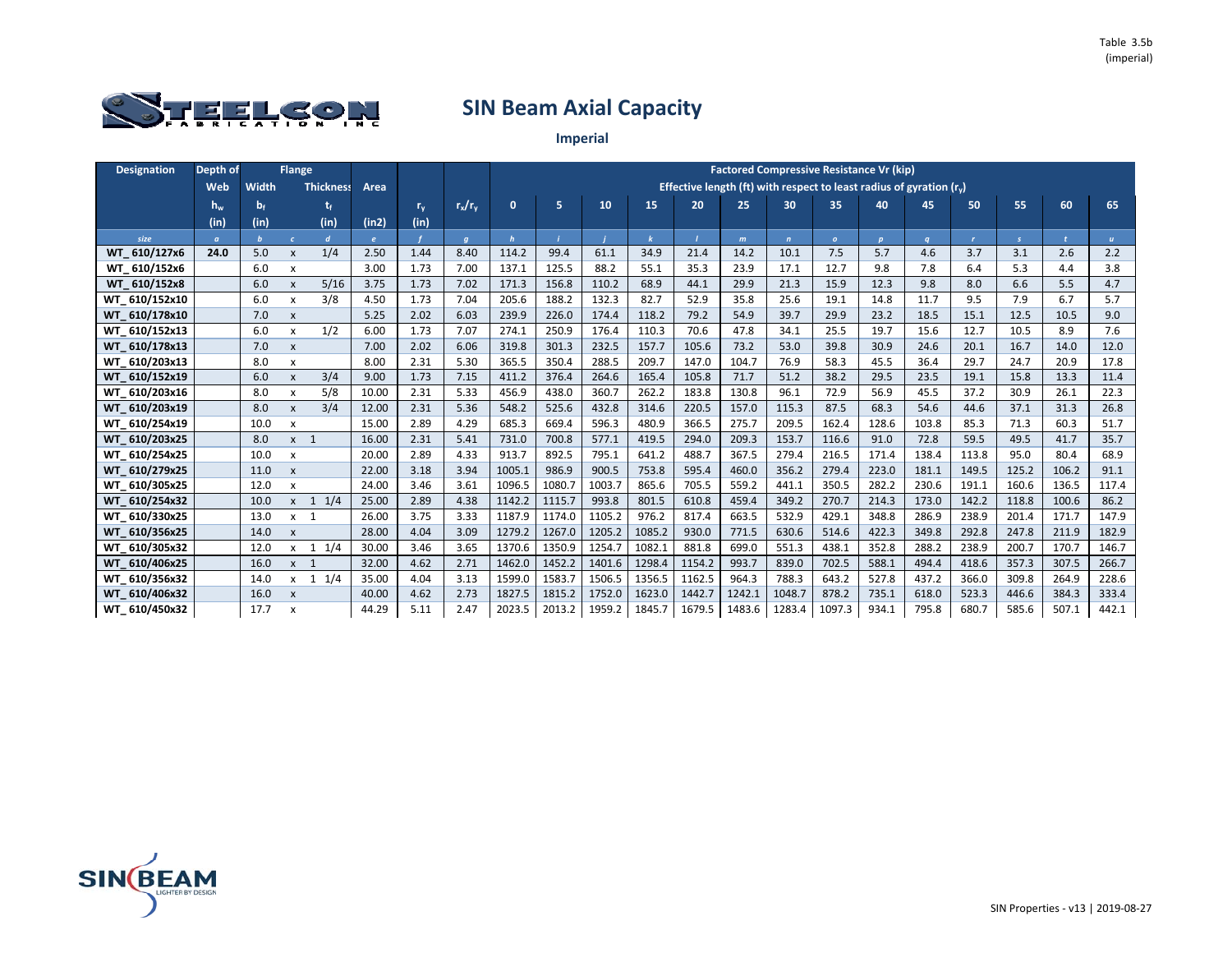

| <b>Designation</b> | Depth of          |       | <b>Flange</b>             |                  |              |         |                |              |        |        |        |                                                                            |              |              | <b>Factored Compressive Resistance Vr (kip)</b> |              |       |              |               |       |              |
|--------------------|-------------------|-------|---------------------------|------------------|--------------|---------|----------------|--------------|--------|--------|--------|----------------------------------------------------------------------------|--------------|--------------|-------------------------------------------------|--------------|-------|--------------|---------------|-------|--------------|
|                    | Web               | Width |                           | <b>Thickness</b> | Area         |         |                |              |        |        |        | Effective length (ft) with respect to least radius of gyration $(r_{\nu})$ |              |              |                                                 |              |       |              |               |       |              |
|                    | $\P$ $\mathbf{w}$ | $b_f$ |                           |                  |              | $r_{v}$ | $r_x/r_v$      | $\mathbf{0}$ | 5      | 10     | 15     | 20                                                                         | 25           | 30           | 35                                              | 40           | 45    | 50           | 55            | 60    | 65           |
|                    | (in)              | (in)  |                           | (in)             | (in2)        | (in)    |                |              |        |        |        |                                                                            |              |              |                                                 |              |       |              |               |       |              |
| size               | $\sigma$          |       | $\epsilon$                | $\mathbf{d}$     | $\mathbf{e}$ |         | $\overline{q}$ | $\mathbf h$  |        |        |        |                                                                            | $\mathbf{m}$ | $\mathbf{r}$ | $\mathbf{o}$                                    | $\mathbf{p}$ |       | $\mathbf{r}$ | $\mathcal{S}$ |       | $\mathbf{u}$ |
| WT 750/127x6       | 29.5              | 5.0   | X                         | 1/4              | 2.50         | 1.44    | 10.32          | 114.2        | 99.4   | 61.1   | 34.9   | 21.4                                                                       | 14.2         | 10.1         | 7.5                                             | 5.7          | 4.6   | 3.7          | 3.1           | 2.6   | 2.2          |
| WT 750/152x6       |                   | 6.0   | $\boldsymbol{\mathsf{x}}$ |                  | 3.00         | 1.73    | 8.60           | 137.1        | 125.5  | 88.2   | 55.1   | 35.3                                                                       | 23.9         | 17.1         | 12.7                                            | 9.8          | 7.8   | 6.4          | 5.3           | 4.4   | 3.8          |
| WT 750/152x8       |                   | 6.0   | X                         | 5/16             | 3.75         | 1.73    | 8.61           | 171.3        | 156.8  | 110.2  | 68.9   | 44.1                                                                       | 29.9         | 21.3         | 15.9                                            | 12.3         | 9.8   | 8.0          | 6.6           | 5.5   | 4.7          |
| WT 750/152x10      |                   | 6.0   | $\mathsf{x}$              | 3/8              | 4.50         | 1.73    | 8.63           | 205.6        | 188.2  | 132.3  | 82.7   | 52.9                                                                       | 35.8         | 25.6         | 19.1                                            | 14.8         | 11.7  | 9.5          | 7.9           | 6.7   | 5.7          |
| WT 750/178x10      |                   | 7.0   | X                         |                  | 5.25         | 2.02    | 7.40           | 239.9        | 226.0  | 174.4  | 118.2  | 79.2                                                                       | 54.9         | 39.7         | 29.9                                            | 23.2         | 18.5  | 15.1         | 12.5          | 10.5  | 9.0          |
| WT 750/152x13      |                   | 6.0   | X                         | 1/2              | 6.00         | 1.73    | 8.67           | 274.1        | 250.9  | 176.4  | 110.3  | 70.6                                                                       | 47.8         | 34.1         | 25.5                                            | 19.7         | 15.6  | 12.7         | 10.5          | 8.9   | 7.6          |
| WT 750/178x13      |                   | 7.0   | X                         |                  | 7.00         | 2.02    | 7.43           | 319.8        | 301.3  | 232.5  | 157.7  | 105.6                                                                      | 73.2         | 53.0         | 39.8                                            | 30.9         | 24.6  | 20.1         | 16.7          | 14.0  | 12.0         |
| WT 750/203x13      |                   | 8.0   | x                         |                  | 8.00         | 2.31    | 6.50           | 365.5        | 350.4  | 288.5  | 209.7  | 147.0                                                                      | 104.7        | 76.9         | 58.3                                            | 45.5         | 36.4  | 29.7         | 24.7          | 20.9  | 17.8         |
| WT 750/152x19      |                   | 6.0   | X                         | 3/4              | 9.00         | 1.73    | 8.74           | 411.2        | 376.4  | 264.6  | 165.4  | 105.8                                                                      | 71.7         | 51.2         | 38.2                                            | 29.5         | 23.5  | 19.1         | 15.8          | 13.3  | 11.4         |
| WT 750/203x16      |                   | 8.0   | x                         | 5/8              | 10.00        | 2.31    | 6.53           | 456.9        | 438.0  | 360.7  | 262.2  | 183.8                                                                      | 130.8        | 96.1         | 72.9                                            | 56.9         | 45.5  | 37.2         | 30.9          | 26.1  | 22.3         |
| WT 750/203x19      |                   | 8.0   | X                         | 3/4              | 12.00        | 2.31    | 6.56           | 548.2        | 525.6  | 432.8  | 314.6  | 220.5                                                                      | 157.0        | 115.3        | 87.5                                            | 68.3         | 54.6  | 44.6         | 37.1          | 31.3  | 26.8         |
| WT 750/254x19      |                   | 10.0  | x                         |                  | 15.00        | 2.89    | 5.24           | 685.3        | 669.4  | 596.3  | 480.9  | 366.5                                                                      | 275.7        | 209.5        | 162.4                                           | 128.6        | 103.8 | 85.3         | 71.3          | 60.3  | 51.7         |
| WT_750/203x25      |                   | 8.0   | $x \quad 1$               |                  | 16.00        | 2.31    | 6.61           | 731.0        | 700.8  | 577.1  | 419.5  | 294.0                                                                      | 209.3        | 153.7        | 116.6                                           | 91.0         | 72.8  | 59.5         | 49.5          | 41.7  | 35.7         |
| WT 750/254x25      |                   | 10.0  | x                         |                  | 20.00        | 2.89    | 5.29           | 913.7        | 892.5  | 795.1  | 641.2  | 488.7                                                                      | 367.5        | 279.4        | 216.5                                           | 171.4        | 138.4 | 113.8        | 95.0          | 80.4  | 68.9         |
| WT 750/279x25      |                   | 11.0  | X                         |                  | 22.00        | 3.18    | 4.81           | 1005.1       | 986.9  | 900.5  | 753.8  | 595.4                                                                      | 460.0        | 356.2        | 279.4                                           | 223.0        | 181.1 | 149.5        | 125.2         | 106.2 | 91.1         |
| WT 750/305x25      |                   | 12.0  | X                         |                  | 24.00        | 3.46    | 4.41           | 1096.5       | 1080.7 | 1003.7 | 865.6  | 705.5                                                                      | 559.2        | 441.1        | 350.5                                           | 282.2        | 230.6 | 191.1        | 160.6         | 136.5 | 117.4        |
| WT 750/254x32      |                   | 10.0  | $\mathsf{x}$              | 1/4<br>1         | 25.00        | 2.89    | 5.33           | 1142.2       | 1115.7 | 993.8  | 801.5  | 610.8                                                                      | 459.4        | 349.2        | 270.7                                           | 214.3        | 173.0 | 142.2        | 118.8         | 100.6 | 86.2         |
| WT 750/330x25      |                   | 13.0  | $x \quad 1$               |                  | 26.00        | 3.75    | 4.07           | 1187.9       | 1174.0 | 1105.2 | 976.2  | 817.4                                                                      | 663.5        | 532.9        | 429.1                                           | 348.8        | 286.9 | 238.9        | 201.4         | 171.7 | 147.9        |
| WT 750/356x25      |                   | 14.0  | X                         |                  | 28.00        | 4.04    | 3.78           | 1279.2       | 1267.0 | 1205.2 | 1085.2 | 930.0                                                                      | 771.5        | 630.6        | 514.6                                           | 422.3        | 349.8 | 292.8        | 247.8         | 211.9 | 182.9        |
| WT_750/305x32      |                   | 12.0  | $\mathsf{x}$              | $1 \t1/4$        | 30.00        | 3.46    | 4.44           | 1370.6       | 1350.9 | 1254.7 | 1082.1 | 881.8                                                                      | 699.0        | 551.3        | 438.1                                           | 352.8        | 288.2 | 238.9        | 200.7         | 170.7 | 146.7        |
| WT 750/406x25      |                   | 16.0  | $x \neq 1$                |                  | 32.00        | 4.62    | 3.31           | 1462.0       | 1452.2 | 1401.6 | 1298.4 | 1154.2                                                                     | 993.7        | 839.0        | 702.5                                           | 588.1        | 494.4 | 418.6        | 357.3         | 307.5 | 266.7        |
| WT 750/356x32      |                   | 14.0  | $\mathsf{x}$              | 1/4<br>1         | 35.00        | 4.04    | 3.81           | 1599.0       | 1583.7 | 1506.5 | 1356.5 | 1162.5                                                                     | 964.3        | 788.3        | 643.2                                           | 527.8        | 437.2 | 366.0        | 309.8         | 264.9 | 228.6        |
| WT 750/406x32      |                   | 16.0  | $\pmb{\mathsf{x}}$        |                  | 40.00        | 4.62    | 3.33           | 1827.5       | 1815.2 | 1752.0 | 1623.0 | 1442.7                                                                     | 1242.1       | 1048.7       | 878.2                                           | 735.1        | 618.0 | 523.3        | 446.6         | 384.3 | 333.4        |
| WT 750/450x32      |                   | 17.7  | $\boldsymbol{\mathsf{x}}$ |                  | 44.29        | 5.11    | 3.01           | 2023.5       | 2013.2 | 1959.2 | 1845.7 | 1679.5                                                                     | 1483.6       | 1283.4       | 1097.3                                          | 934.1        | 795.8 | 680.7        | 585.6         | 507.1 | 442.1        |

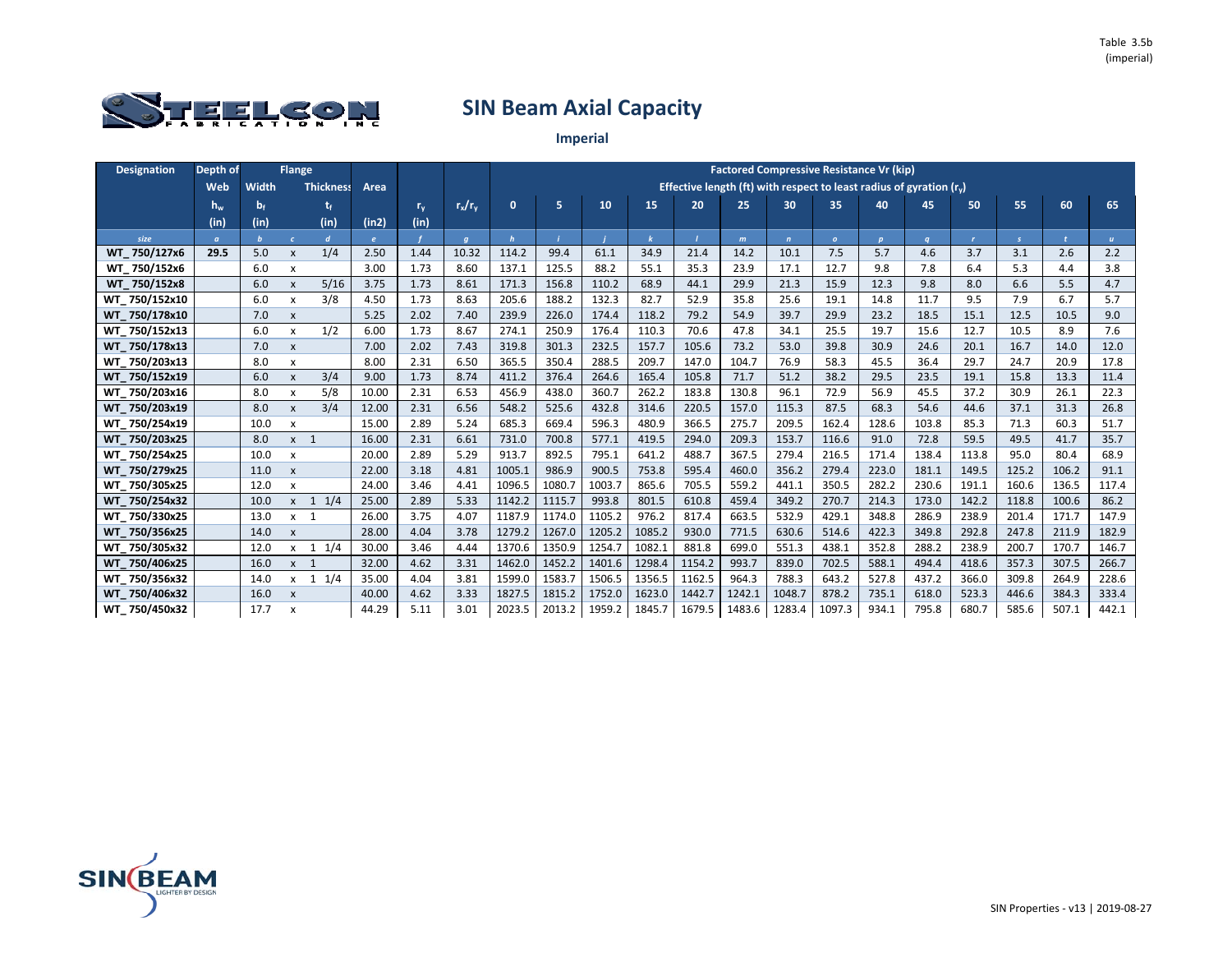

| <b>Designation</b> | Depth of       |       | <b>Flange</b>             |                  |            |         |                |              |        |        |        |        |        | <b>Factored Compressive Resistance Vr (kip)</b>                        |                |              |          |              |               |       |              |
|--------------------|----------------|-------|---------------------------|------------------|------------|---------|----------------|--------------|--------|--------|--------|--------|--------|------------------------------------------------------------------------|----------------|--------------|----------|--------------|---------------|-------|--------------|
|                    | Web            | Width |                           | <b>Thickness</b> | Area       |         |                |              |        |        |        |        |        | Effective length (ft) with respect to least radius of gyration $(r_0)$ |                |              |          |              |               |       |              |
|                    | $h_w$          | $b_f$ |                           |                  |            | $r_{v}$ | $r_x/r_v$      | $\mathbf{0}$ | 5      | 10     | 15     | 20     | 25     | 30                                                                     | 35             | 40           | 45       | 50           | 55            | 60    | 65           |
|                    | (in)           | (in)  |                           | (in)             | (in2)      | (in)    |                |              |        |        |        |        |        |                                                                        |                |              |          |              |               |       |              |
| size               | $\mathfrak{a}$ |       | $\epsilon$                | $\boldsymbol{d}$ | $\epsilon$ |         | $\overline{q}$ | $\mathbf{h}$ |        |        |        |        | m      | $\mathbf{n}$                                                           | $\overline{O}$ | $\mathbf{p}$ | $\alpha$ | $\mathbf{r}$ | $\mathcal{S}$ |       | $\mathbf{u}$ |
| WT 900/127x6       | 35.4           | 5.0   | $\pmb{\mathsf{x}}$        | 1/4              | 2.50       | 1.44    | 12.36          | 114.2        | 99.4   | 61.1   | 34.9   | 21.4   | 14.2   | 10.1                                                                   | 7.5            | 5.7          | 4.6      | 3.7          | 3.1           | 2.6   | 2.2          |
| WT 900/152x6       |                | 6.0   | x                         |                  | 3.00       | 1.73    | 10.30          | 137.1        | 125.5  | 88.2   | 55.1   | 35.3   | 23.9   | 17.1                                                                   | 12.7           | 9.8          | 7.8      | 6.4          | 5.3           | 4.4   | 3.8          |
| WT 900/152x8       |                | 6.0   | X                         | 5/16             | 3.75       | 1.73    | 10.32          | 171.3        | 156.8  | 110.2  | 68.9   | 44.1   | 29.9   | 21.3                                                                   | 15.9           | 12.3         | 9.8      | 8.0          | 6.6           | 5.5   | 4.7          |
| WT 900/152x10      |                | 6.0   | $\mathsf{x}$              | 3/8              | 4.50       | 1.73    | 10.34          | 205.6        | 188.2  | 132.3  | 82.7   | 52.9   | 35.8   | 25.6                                                                   | 19.1           | 14.8         | 11.7     | 9.5          | 7.9           | 6.7   | 5.7          |
| WT 900/178x10      |                | 7.0   | X                         |                  | 5.25       | 2.02    | 8.86           | 239.9        | 226.0  | 174.4  | 118.2  | 79.2   | 54.9   | 39.7                                                                   | 29.9           | 23.2         | 18.5     | 15.1         | 12.5          | 10.5  | 9.0          |
| WT 900/152x13      |                | 6.0   | X                         | 1/2              | 6.00       | 1.73    | 10.37          | 274.1        | 250.9  | 176.4  | 110.3  | 70.6   | 47.8   | 34.1                                                                   | 25.5           | 19.7         | 15.6     | 12.7         | 10.5          | 8.9   | 7.6          |
| WT 900/178x13      |                | 7.0   | $\pmb{\mathsf{x}}$        |                  | 7.00       | 2.02    | 8.89           | 319.8        | 301.3  | 232.5  | 157.7  | 105.6  | 73.2   | 53.0                                                                   | 39.8           | 30.9         | 24.6     | 20.1         | 16.7          | 14.0  | 12.0         |
| WT 900/203x13      |                | 8.0   | x                         |                  | 8.00       | 2.31    | 7.78           | 365.5        | 350.4  | 288.5  | 209.7  | 147.0  | 104.7  | 76.9                                                                   | 58.3           | 45.5         | 36.4     | 29.7         | 24.7          | 20.9  | 17.8         |
| WT 900/152x19      |                | 6.0   | X                         | 3/4              | 9.00       | 1.73    | 10.45          | 411.2        | 376.4  | 264.6  | 165.4  | 105.8  | 71.7   | 51.2                                                                   | 38.2           | 29.5         | 23.5     | 19.1         | 15.8          | 13.3  | 11.4         |
| WT 900/203x16      |                | 8.0   | X                         | 5/8              | 10.00      | 2.31    | 7.81           | 456.9        | 438.0  | 360.7  | 262.2  | 183.8  | 130.8  | 96.1                                                                   | 72.9           | 56.9         | 45.5     | 37.2         | 30.9          | 26.1  | 22.3         |
| WT 900/203x19      |                | 8.0   | $\pmb{\mathsf{x}}$        | 3/4              | 12.00      | 2.31    | 7.83           | 548.2        | 525.6  | 432.8  | 314.6  | 220.5  | 157.0  | 115.3                                                                  | 87.5           | 68.3         | 54.6     | 44.6         | 37.1          | 31.3  | 26.8         |
| WT 900/254x19      |                | 10.0  | x                         |                  | 15.00      | 2.89    | 6.27           | 685.3        | 669.4  | 596.3  | 480.9  | 366.5  | 275.7  | 209.5                                                                  | 162.4          | 128.6        | 103.8    | 85.3         | 71.3          | 60.3  | 51.7         |
| WT 900/203x25      |                | 8.0   | $x \quad 1$               |                  | 16.00      | 2.31    | 7.89           | 731.0        | 700.8  | 577.1  | 419.5  | 294.0  | 209.3  | 153.7                                                                  | 116.6          | 91.0         | 72.8     | 59.5         | 49.5          | 41.7  | 35.7         |
| WT 900/254x25      |                | 10.0  | $\pmb{\times}$            |                  | 20.00      | 2.89    | 6.31           | 913.7        | 892.5  | 795.1  | 641.2  | 488.7  | 367.5  | 279.4                                                                  | 216.5          | 171.4        | 138.4    | 113.8        | 95.0          | 80.4  | 68.9         |
| WT 900/279x25      |                | 11.0  | $\pmb{\mathsf{x}}$        |                  | 22.00      | 3.18    | 5.74           | 1005.1       | 986.9  | 900.5  | 753.8  | 595.4  | 460.0  | 356.2                                                                  | 279.4          | 223.0        | 181.1    | 149.5        | 125.2         | 106.2 | 91.1         |
| WT 900/305x25      |                | 12.0  | $\mathsf{x}$              |                  | 24.00      | 3.46    | 5.26           | 1096.5       | 1080.7 | 1003.7 | 865.6  | 705.5  | 559.2  | 441.1                                                                  | 350.5          | 282.2        | 230.6    | 191.1        | 160.6         | 136.5 | 117.4        |
| WT 900/254x32      |                | 10.0  | $x \quad 1$               | 1/4              | 25.00      | 2.89    | 6.35           | 1142.2       | 1115.7 | 993.8  | 801.5  | 610.8  | 459.4  | 349.2                                                                  | 270.7          | 214.3        | 173.0    | 142.2        | 118.8         | 100.6 | 86.2         |
| WT 900/330x25      |                | 13.0  | $x \quad 1$               |                  | 26.00      | 3.75    | 4.85           | 1187.9       | 1174.0 | 1105.2 | 976.2  | 817.4  | 663.5  | 532.9                                                                  | 429.1          | 348.8        | 286.9    | 238.9        | 201.4         | 171.7 | 147.9        |
| WT 900/356x25      |                | 14.0  | X                         |                  | 28.00      | 4.04    | 4.51           | 1279.2       | 1267.0 | 1205.2 | 1085.2 | 930.0  | 771.5  | 630.6                                                                  | 514.6          | 422.3        | 349.8    | 292.8        | 247.8         | 211.9 | 182.9        |
| WT_900/305x32      |                | 12.0  | $\mathsf{x}$              | $1 \t1/4$        | 30.00      | 3.46    | 5.30           | 1370.6       | 1350.9 | 1254.7 | 1082.1 | 881.8  | 699.0  | 551.3                                                                  | 438.1          | 352.8        | 288.2    | 238.9        | 200.7         | 170.7 | 146.7        |
| WT 900/406x25      |                | 16.0  | $x \quad 1$               |                  | 32.00      | 4.62    | 3.94           | 1462.0       | 1452.2 | 1401.6 | 1298.4 | 1154.2 | 993.7  | 839.0                                                                  | 702.5          | 588.1        | 494.4    | 418.6        | 357.3         | 307.5 | 266.7        |
| WT 900/356x32      |                | 14.0  | $\mathsf{x}$              | 1/4<br>1         | 35.00      | 4.04    | 4.54           | 1599.0       | 1583.7 | 1506.5 | 1356.5 | 1162.5 | 964.3  | 788.3                                                                  | 643.2          | 527.8        | 437.2    | 366.0        | 309.8         | 264.9 | 228.6        |
| WT 900/406x32      |                | 16.0  | $\mathsf{x}$              |                  | 40.00      | 4.62    | 3.97           | 1827.5       | 1815.2 | 1752.0 | 1623.0 | 1442.7 | 1242.1 | 1048.7                                                                 | 878.2          | 735.1        | 618.0    | 523.3        | 446.6         | 384.3 | 333.4        |
| WT 900/450x32      |                | 17.7  | $\boldsymbol{\mathsf{x}}$ |                  | 44.29      | 5.11    | 3.59           | 2023.5       | 2013.2 | 1959.2 | 1845.7 | 1679.5 | 1483.6 | 1283.4                                                                 | 1097.3         | 934.1        | 795.8    | 680.7        | 585.6         | 507.1 | 442.1        |

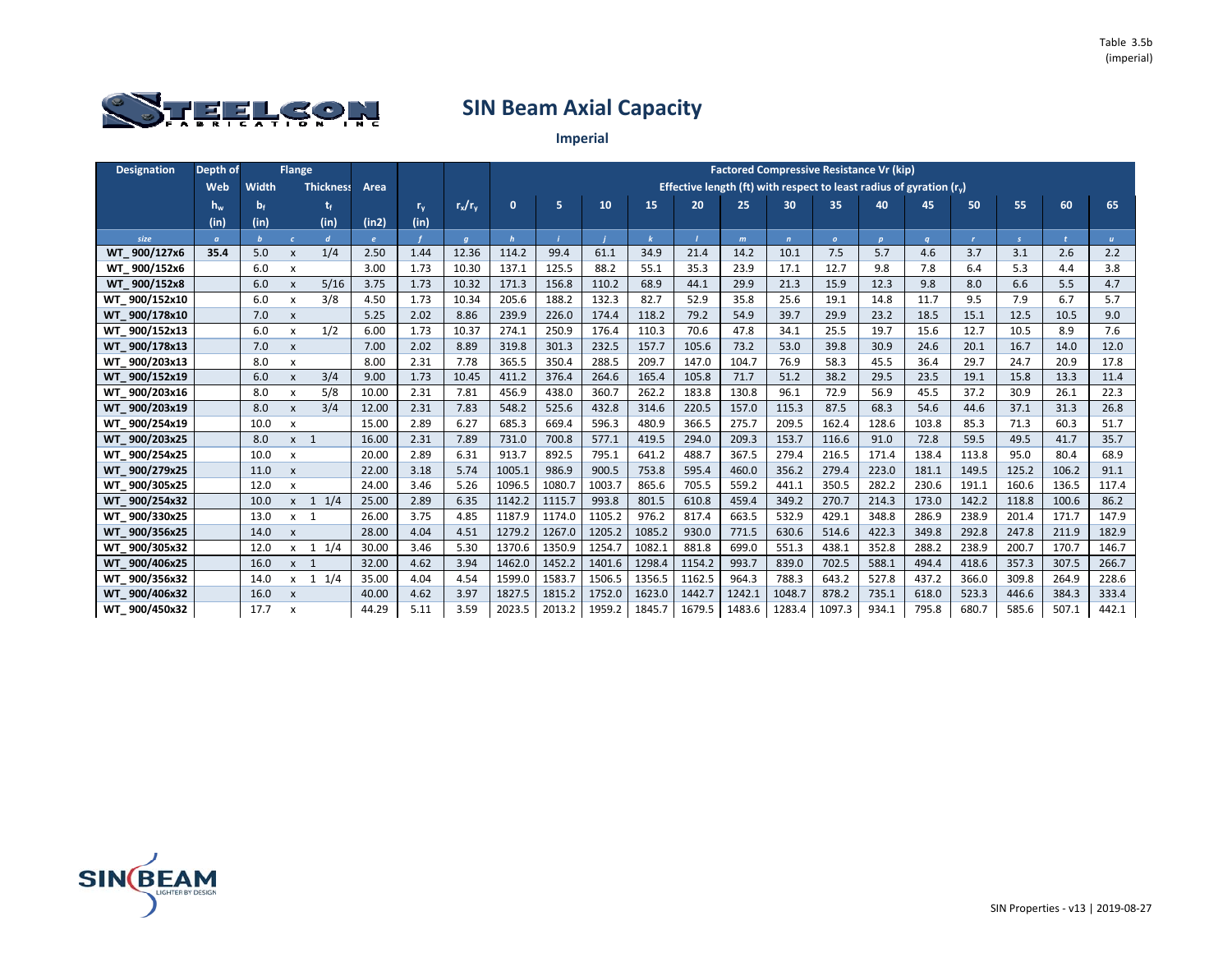

| <b>Designation</b> | Depth of |         | <b>Flange</b>             |                  |            |             |                |              |        |        |        |        |        |              | <b>Factored Compressive Resistance Vr (kip)</b>                       |              |          |              |               |              |              |
|--------------------|----------|---------|---------------------------|------------------|------------|-------------|----------------|--------------|--------|--------|--------|--------|--------|--------------|-----------------------------------------------------------------------|--------------|----------|--------------|---------------|--------------|--------------|
|                    | Web      | Width   |                           | <b>Thickness</b> | Area       |             |                |              |        |        |        |        |        |              | Effective length (ft) with respect to least radius of gyration $(rv)$ |              |          |              |               |              |              |
|                    | $h_w$    | $b_{f}$ |                           |                  |            | $r_{\rm v}$ | $r_x/r_v$      | $\mathbf{0}$ | 5      | 10     | 15     | 20     | 25     | 30           | 35                                                                    | 40           | 45       | 50           | 55            | 60           | 65           |
|                    | (in)     | (in)    |                           | (in)             | (in2)      | (in)        |                |              |        |        |        |        |        |              |                                                                       |              |          |              |               |              |              |
| size               | $\alpha$ |         | $\epsilon$                | $\overline{d}$   | $\epsilon$ |             | $\overline{q}$ | h            |        |        |        |        | m      | $\mathbf{n}$ | $\overline{O}$                                                        | $\mathbf{p}$ | $\alpha$ | $\mathbf{r}$ | $\mathcal{S}$ | $\mathbf{r}$ | $\mathbf{u}$ |
| WT 1000/127x6      | 39.4     | 5.0     | $\boldsymbol{\mathsf{x}}$ | 1/4              | 2.50       | 1.44        | 13.72          | 114.2        | 99.4   | 61.1   | 34.9   | 21.4   | 14.2   | 10.1         | 7.5                                                                   | 5.7          | 4.6      | 3.7          | 3.1           | 2.6          | 2.2          |
| WT 1000/152x6      |          | 6.0     | X                         |                  | 3.00       | 1.73        | 11.44          | 137.1        | 125.5  | 88.2   | 55.1   | 35.3   | 23.9   | 17.1         | 12.7                                                                  | 9.8          | 7.8      | 6.4          | 5.3           | 4.4          | 3.8          |
| WT 1000/152x8      |          | 6.0     | $\mathsf{x}$              | 5/16             | 3.75       | 1.73        | 11.46          | 171.3        | 156.8  | 110.2  | 68.9   | 44.1   | 29.9   | 21.3         | 15.9                                                                  | 12.3         | 9.8      | 8.0          | 6.6           | 5.5          | 4.7          |
| WT 1000/152x10     |          | 6.0     | $\boldsymbol{\mathsf{x}}$ | 3/8              | 4.50       | 1.73        | 11.47          | 205.6        | 188.2  | 132.3  | 82.7   | 52.9   | 35.8   | 25.6         | 19.1                                                                  | 14.8         | 11.7     | 9.5          | 7.9           | 6.7          | 5.7          |
| WT 1000/178x10     |          | 7.0     | $\pmb{\times}$            |                  | 5.25       | 2.02        | 9.83           | 239.9        | 226.0  | 174.4  | 118.2  | 79.2   | 54.9   | 39.7         | 29.9                                                                  | 23.2         | 18.5     | 15.1         | 12.5          | 10.5         | 9.0          |
| WT 1000/152x13     |          | 6.0     | $\mathsf{x}$              | 1/2              | 6.00       | 1.73        | 11.51          | 274.1        | 250.9  | 176.4  | 110.3  | 70.6   | 47.8   | 34.1         | 25.5                                                                  | 19.7         | 15.6     | 12.7         | 10.5          | 8.9          | 7.6          |
| WT 1000/178x13     |          | 7.0     | $\pmb{\times}$            |                  | 7.00       | 2.02        | 9.87           | 319.8        | 301.3  | 232.5  | 157.7  | 105.6  | 73.2   | 53.0         | 39.8                                                                  | 30.9         | 24.6     | 20.1         | 16.7          | 14.0         | 12.0         |
| WT 1000/203x13     |          | 8.0     | $\boldsymbol{\mathsf{x}}$ |                  | 8.00       | 2.31        | 8.63           | 365.5        | 350.4  | 288.5  | 209.7  | 147.0  | 104.7  | 76.9         | 58.3                                                                  | 45.5         | 36.4     | 29.7         | 24.7          | 20.9         | 17.8         |
| WT 1000/152x19     |          | 6.0     | $\pmb{\times}$            | 3/4              | 9.00       | 1.73        | 11.58          | 411.2        | 376.4  | 264.6  | 165.4  | 105.8  | 71.7   | 51.2         | 38.2                                                                  | 29.5         | 23.5     | 19.1         | 15.8          | 13.3         | 11.4         |
| WT 1000/203x16     |          | 8.0     | $\boldsymbol{\mathsf{x}}$ | 5/8              | 10.00      | 2.31        | 8.66           | 456.9        | 438.0  | 360.7  | 262.2  | 183.8  | 130.8  | 96.1         | 72.9                                                                  | 56.9         | 45.5     | 37.2         | 30.9          | 26.1         | 22.3         |
| WT 1000/203x19     |          | 8.0     | X                         | 3/4              | 12.00      | 2.31        | 8.69           | 548.2        | 525.6  | 432.8  | 314.6  | 220.5  | 157.0  | 115.3        | 87.5                                                                  | 68.3         | 54.6     | 44.6         | 37.1          | 31.3         | 26.8         |
| WT 1000/254x19     |          | 10.0    | X                         |                  | 15.00      | 2.89        | 6.95           | 685.3        | 669.4  | 596.3  | 480.9  | 366.5  | 275.7  | 209.5        | 162.4                                                                 | 128.6        | 103.8    | 85.3         | 71.3          | 60.3         | 51.7         |
| WT 1000/203x25     |          | 8.0     | $x \quad 1$               |                  | 16.00      | 2.31        | 8.74           | 731.0        | 700.8  | 577.1  | 419.5  | 294.0  | 209.3  | 153.7        | 116.6                                                                 | 91.0         | 72.8     | 59.5         | 49.5          | 41.7         | 35.7         |
| WT 1000/254x25     |          | 10.0    | $\mathsf{x}$              |                  | 20.00      | 2.89        | 6.99           | 913.7        | 892.5  | 795.1  | 641.2  | 488.7  | 367.5  | 279.4        | 216.5                                                                 | 171.4        | 138.4    | 113.8        | 95.0          | 80.4         | 68.9         |
| WT 1000/279x25     |          | 11.0    | $\pmb{\times}$            |                  | 22.00      | 3.18        | 6.36           | 1005.1       | 986.9  | 900.5  | 753.8  | 595.4  | 460.0  | 356.2        | 279.4                                                                 | 223.0        | 181.1    | 149.5        | 125.2         | 106.2        | 91.1         |
| WT 1000/305x25     |          | 12.0    | $\boldsymbol{\mathsf{x}}$ |                  | 24.00      | 3.46        | 5.83           | 1096.5       | 1080.7 | 1003.7 | 865.6  | 705.5  | 559.2  | 441.1        | 350.5                                                                 | 282.2        | 230.6    | 191.1        | 160.6         | 136.5        | 117.4        |
| WT 1000/254x32     |          | 10.0    | $x \quad 1$               | 1/4              | 25.00      | 2.89        | 7.04           | 1142.2       | 1115.7 | 993.8  | 801.5  | 610.8  | 459.4  | 349.2        | 270.7                                                                 | 214.3        | 173.0    | 142.2        | 118.8         | 100.6        | 86.2         |
| WT 1000/330x25     |          | 13.0    | $x \quad 1$               |                  | 26.00      | 3.75        | 5.38           | 1187.9       | 1174.0 | 1105.2 | 976.2  | 817.4  | 663.5  | 532.9        | 429.1                                                                 | 348.8        | 286.9    | 238.9        | 201.4         | 171.7        | 147.9        |
| WT 1000/356x25     |          | 14.0    | $\boldsymbol{\mathsf{x}}$ |                  | 28.00      | 4.04        | 5.00           | 1279.2       | 1267.0 | 1205.2 | 1085.2 | 930.0  | 771.5  | 630.6        | 514.6                                                                 | 422.3        | 349.8    | 292.8        | 247.8         | 211.9        | 182.9        |
| WT 1000/305x32     |          | 12.0    | $\mathsf{x}$              | $1 \t1/4$        | 30.00      | 3.46        | 5.86           | 1370.6       | 1350.9 | 1254.7 | 1082.1 | 881.8  | 699.0  | 551.3        | 438.1                                                                 | 352.8        | 288.2    | 238.9        | 200.7         | 170.7        | 146.7        |
| WT 1000/406x25     |          | 16.0    | $x \quad 1$               |                  | 32.00      | 4.62        | 4.37           | 1462.0       | 1452.2 | 1401.6 | 1298.4 | 1154.2 | 993.7  | 839.0        | 702.5                                                                 | 588.1        | 494.4    | 418.6        | 357.3         | 307.5        | 266.7        |
| WT 1000/356x32     |          | 14.0    | X                         | 1/4<br>1         | 35.00      | 4.04        | 5.03           | 1599.0       | 1583.7 | 1506.5 | 1356.5 | 1162.5 | 964.3  | 788.3        | 643.2                                                                 | 527.8        | 437.2    | 366.0        | 309.8         | 264.9        | 228.6        |
| WT 1000/406x32     |          | 16.0    | $\mathsf{x}$              |                  | 40.00      | 4.62        | 4.40           | 1827.5       | 1815.2 | 1752.0 | 1623.0 | 1442.7 | 1242.1 | 1048.7       | 878.2                                                                 | 735.1        | 618.0    | 523.3        | 446.6         | 384.3        | 333.4        |
| WT 1000/450x32     |          | 17.7    | X                         |                  | 44.29      | 5.11        | 3.97           | 2023.5       | 2013.2 | 1959.2 | 1845.7 | 1679.5 | 1483.6 | 1283.4       | 1097.3                                                                | 934.1        | 795.8    | 680.7        | 585.6         | 507.1        | 442.1        |

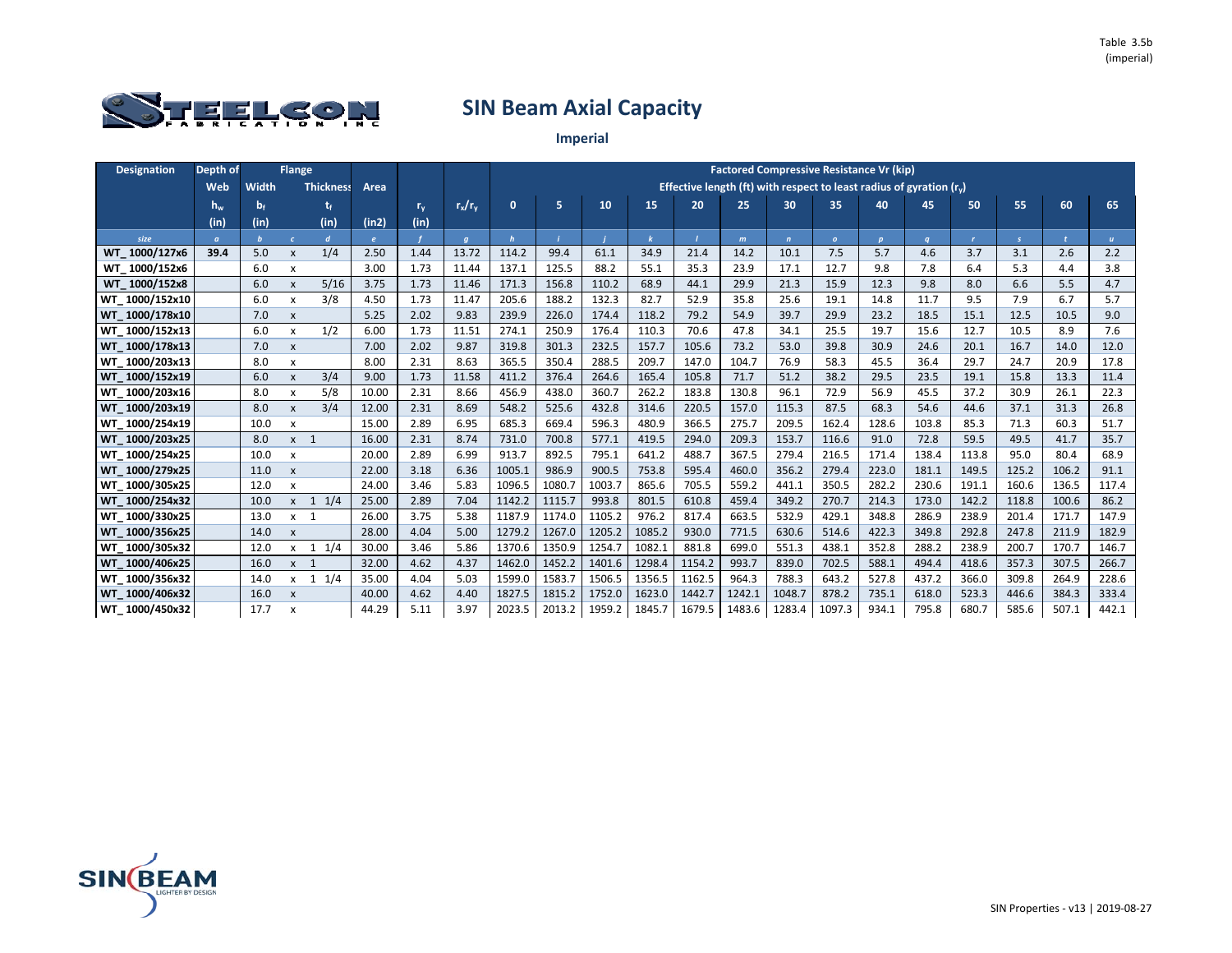

| <b>Designation</b> | Depth of |         | <b>Flange</b>             |                  |       |         |                |              |        |        |        |        |        | <b>Factored Compressive Resistance Vr (kip)</b>                     |              |              |          |              |               |       |              |
|--------------------|----------|---------|---------------------------|------------------|-------|---------|----------------|--------------|--------|--------|--------|--------|--------|---------------------------------------------------------------------|--------------|--------------|----------|--------------|---------------|-------|--------------|
|                    | Web      | Width   |                           | <b>Thickness</b> | Area  |         |                |              |        |        |        |        |        | Effective length (ft) with respect to least radius of gyration (r.) |              |              |          |              |               |       |              |
|                    | $h_w$    | $b_{f}$ |                           |                  |       | $r_{v}$ | $r_x/r_v$      | $\mathbf{0}$ | 5      | 10     | 15     | 20     | 25     | 30                                                                  | 35           | 40           | 45       | 50           | 55            | 60    | 65           |
|                    | (in)     | (in)    |                           | (in)             | (in2) | (in)    |                |              |        |        |        |        |        |                                                                     |              |              |          |              |               |       |              |
| size               | $\sigma$ |         | $\epsilon$                | $\mathbf{d}$     | e     |         | $\overline{q}$ | $\mathbf{h}$ |        |        |        |        | m      | $\mathbf{n}$                                                        | $\mathbf{o}$ | $\mathbf{p}$ | $\sigma$ | $\mathbf{r}$ | $\mathcal{S}$ |       | $\mathbf{u}$ |
| WT 1219/127x6      | 48.0     | 5.0     | $\mathsf{x}$              | 1/4              | 2.50  | 1.44    | 16.71          | 114.2        | 99.4   | 61.1   | 34.9   | 21.4   | 14.2   | 10.1                                                                | 7.5          | 5.7          | 4.6      | 3.7          | 3.1           | 2.6   | 2.2          |
| WT 1219/152x6      |          | 6.0     | $\boldsymbol{\mathsf{x}}$ |                  | 3.00  | 1.73    | 13.93          | 137.1        | 125.5  | 88.2   | 55.1   | 35.3   | 23.9   | 17.1                                                                | 12.7         | 9.8          | 7.8      | 6.4          | 5.3           | 4.4   | 3.8          |
| WT 1219/152x8      |          | 6.0     | $\pmb{\times}$            | 5/16             | 3.75  | 1.73    | 13.95          | 171.3        | 156.8  | 110.2  | 68.9   | 44.1   | 29.9   | 21.3                                                                | 15.9         | 12.3         | 9.8      | 8.0          | 6.6           | 5.5   | 4.7          |
| WT 1219/152x10     |          | 6.0     | x                         | 3/8              | 4.50  | 1.73    | 13.96          | 205.6        | 188.2  | 132.3  | 82.7   | 52.9   | 35.8   | 25.6                                                                | 19.1         | 14.8         | 11.7     | 9.5          | 7.9           | 6.7   | 5.7          |
| WT 1219/178x10     |          | 7.0     | X                         |                  | 5.25  | 2.02    | 11.97          | 239.9        | 226.0  | 174.4  | 118.2  | 79.2   | 54.9   | 39.7                                                                | 29.9         | 23.2         | 18.5     | 15.1         | 12.5          | 10.5  | 9.0          |
| WT 1219/152x13     |          | 6.0     | $\boldsymbol{\mathsf{x}}$ | 1/2              | 6.00  | 1.73    | 14.00          | 274.1        | 250.9  | 176.4  | 110.3  | 70.6   | 47.8   | 34.1                                                                | 25.5         | 19.7         | 15.6     | 12.7         | 10.5          | 8.9   | 7.6          |
| WT 1219/178x13     |          | 7.0     | $\pmb{\times}$            |                  | 7.00  | 2.02    | 12.00          | 319.8        | 301.3  | 232.5  | 157.7  | 105.6  | 73.2   | 53.0                                                                | 39.8         | 30.9         | 24.6     | 20.1         | 16.7          | 14.0  | 12.0         |
| WT 1219/203x13     |          | 8.0     | X                         |                  | 8.00  | 2.31    | 10.50          | 365.5        | 350.4  | 288.5  | 209.7  | 147.0  | 104.7  | 76.9                                                                | 58.3         | 45.5         | 36.4     | 29.7         | 24.7          | 20.9  | 17.8         |
| WT 1219/152x19     |          | 6.0     | X                         | 3/4              | 9.00  | 1.73    | 14.07          | 411.2        | 376.4  | 264.6  | 165.4  | 105.8  | 71.7   | 51.2                                                                | 38.2         | 29.5         | 23.5     | 19.1         | 15.8          | 13.3  | 11.4         |
| WT 1219/203x16     |          | 8.0     | $\boldsymbol{\mathsf{x}}$ | 5/8              | 10.00 | 2.31    | 10.53          | 456.9        | 438.0  | 360.7  | 262.2  | 183.8  | 130.8  | 96.1                                                                | 72.9         | 56.9         | 45.5     | 37.2         | 30.9          | 26.1  | 22.3         |
| WT 1219/203x19     |          | 8.0     | $\pmb{\mathsf{x}}$        | 3/4              | 12.00 | 2.31    | 10.56          | 548.2        | 525.6  | 432.8  | 314.6  | 220.5  | 157.0  | 115.3                                                               | 87.5         | 68.3         | 54.6     | 44.6         | 37.1          | 31.3  | 26.8         |
| WT 1219/254x19     |          | 10.0    | X                         |                  | 15.00 | 2.89    | 8.44           | 685.3        | 669.4  | 596.3  | 480.9  | 366.5  | 275.7  | 209.5                                                               | 162.4        | 128.6        | 103.8    | 85.3         | 71.3          | 60.3  | 51.7         |
| WT 1219/203x25     |          | 8.0     | $x \quad 1$               |                  | 16.00 | 2.31    | 10.61          | 731.0        | 700.8  | 577.1  | 419.5  | 294.0  | 209.3  | 153.7                                                               | 116.6        | 91.0         | 72.8     | 59.5         | 49.5          | 41.7  | 35.7         |
| WT 1219/254x25     |          | 10.0    | x                         |                  | 20.00 | 2.89    | 8.49           | 913.7        | 892.5  | 795.1  | 641.2  | 488.7  | 367.5  | 279.4                                                               | 216.5        | 171.4        | 138.4    | 113.8        | 95.0          | 80.4  | 68.9         |
| WT 1219/279x25     |          | 11.0    | $\pmb{\times}$            |                  | 22.00 | 3.18    | 7.72           | 1005.1       | 986.9  | 900.5  | 753.8  | 595.4  | 460.0  | 356.2                                                               | 279.4        | 223.0        | 181.1    | 149.5        | 125.2         | 106.2 | 91.1         |
| WT 1219/305x25     |          | 12.0    | $\boldsymbol{\mathsf{x}}$ |                  | 24.00 | 3.46    | 7.07           | 1096.5       | 1080.7 | 1003.7 | 865.6  | 705.5  | 559.2  | 441.1                                                               | 350.5        | 282.2        | 230.6    | 191.1        | 160.6         | 136.5 | 117.4        |
| WT 1219/254x32     |          | 10.0    | $x \quad 1$               | 1/4              | 25.00 | 2.89    | 8.53           | 1142.2       | 1115.7 | 993.8  | 801.5  | 610.8  | 459.4  | 349.2                                                               | 270.7        | 214.3        | 173.0    | 142.2        | 118.8         | 100.6 | 86.2         |
| WT 1219/330x25     |          | 13.0    | $x \quad 1$               |                  | 26.00 | 3.75    | 6.53           | 1187.9       | 1174.0 | 1105.2 | 976.2  | 817.4  | 663.5  | 532.9                                                               | 429.1        | 348.8        | 286.9    | 238.9        | 201.4         | 171.7 | 147.9        |
| WT 1219/356x25     |          | 14.0    | $\mathbf{x}$              |                  | 28.00 | 4.04    | 6.06           | 1279.2       | 1267.0 | 1205.2 | 1085.2 | 930.0  | 771.5  | 630.6                                                               | 514.6        | 422.3        | 349.8    | 292.8        | 247.8         | 211.9 | 182.9        |
| WT 1219/305x32     |          | 12.0    |                           | $x = 1$ 1/4      | 30.00 | 3.46    | 7.11           | 1370.6       | 1350.9 | 1254.7 | 1082.1 | 881.8  | 699.0  | 551.3                                                               | 438.1        | 352.8        | 288.2    | 238.9        | 200.7         | 170.7 | 146.7        |
| WT 1219/406x25     |          | 16.0    | $x \quad 1$               |                  | 32.00 | 4.62    | 5.30           | 1462.0       | 1452.2 | 1401.6 | 1298.4 | 1154.2 | 993.7  | 839.0                                                               | 702.5        | 588.1        | 494.4    | 418.6        | 357.3         | 307.5 | 266.7        |
| WT 1219/356x32     |          | 14.0    | $\mathsf{x}$              | 1/4<br>1         | 35.00 | 4.04    | 6.09           | 1599.0       | 1583.7 | 1506.5 | 1356.5 | 1162.5 | 964.3  | 788.3                                                               | 643.2        | 527.8        | 437.2    | 366.0        | 309.8         | 264.9 | 228.6        |
| WT 1219/406x32     |          | 16.0    | $\mathsf{x}$              |                  | 40.00 | 4.62    | 5.33           | 1827.5       | 1815.2 | 1752.0 | 1623.0 | 1442.7 | 1242.1 | 1048.7                                                              | 878.2        | 735.1        | 618.0    | 523.3        | 446.6         | 384.3 | 333.4        |
| WT 1219/450x32     |          | 17.7    | X                         |                  | 44.29 | 5.11    | 4.82           | 2023.5       | 2013.2 | 1959.2 | 1845.7 | 1679.5 | 1483.6 | 1283.4                                                              | 1097.3       | 934.1        | 795.8    | 680.7        | 585.6         | 507.1 | 442.1        |